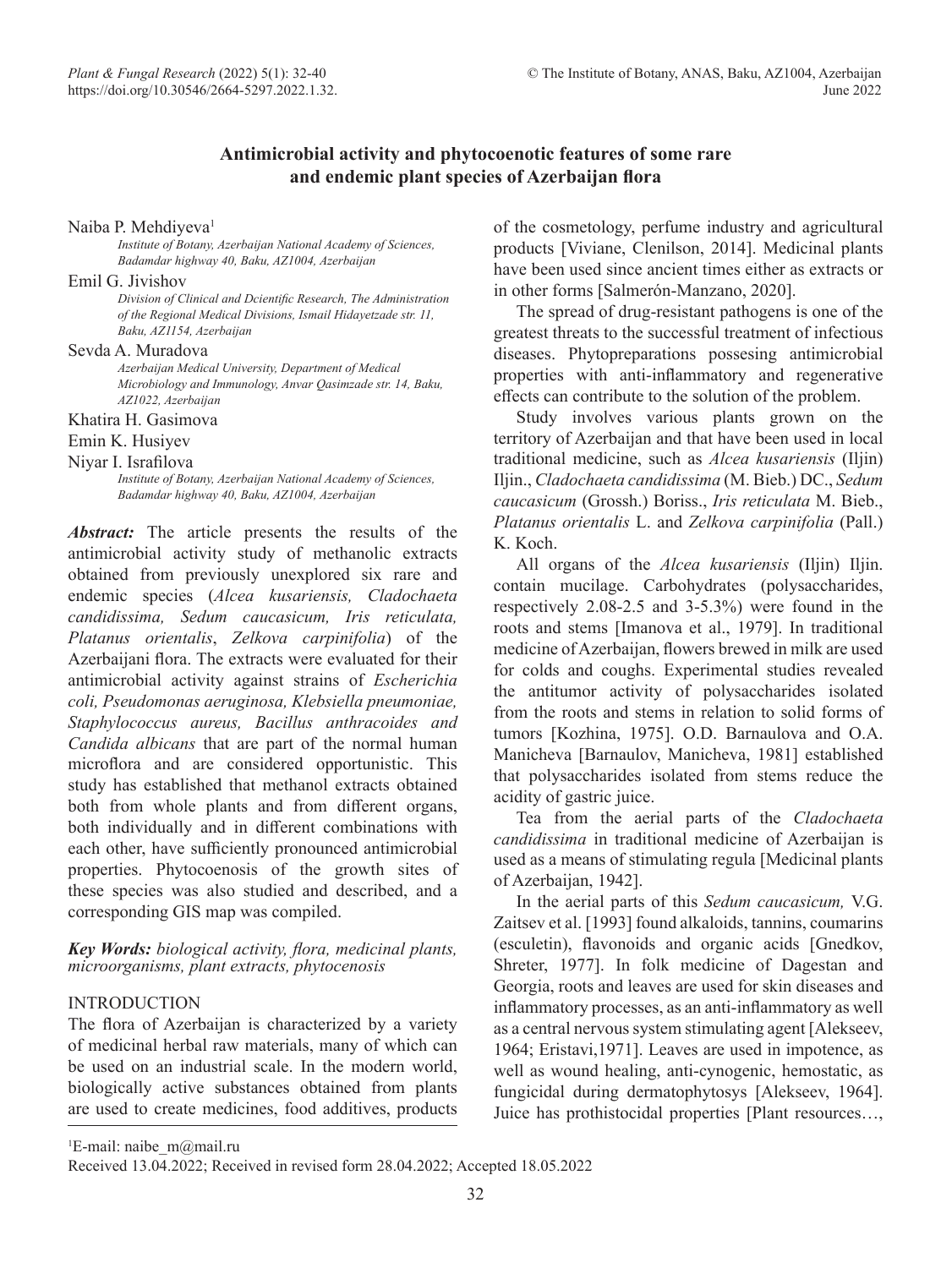1990] leaves of the plant are also used as food to make salads, cabbage soup and for fermentation. The plant is an effective melliferous herb [Kos, 1948; Glukhov, 1974].

There is no information on the chemical composition and therapeutic properties of *Iris reticulata* in the literature.

The fruits of *Platanus orientalis* were found to contain triterpenoids, higher aliphatic acids and higher fatty acids [Catalano, 1987]. In traditional medicine of medieval Azerbaijan, decoctions of bark, leaves and fruits were used for arthritis, stomatitis, purulent wounds and to stop bleeding [Alekperov, 1999]. Laboratory studies showed that extracts from various parts of the tree exhibited antioxidant, anti-inflammatory [Indirabi et al., 2016], good inhibition activity against AChE and BuChE, significant anticancer, antimicrobial [Ucar et al., 2018], and antihepatotoxic [El-Alfy Taha et al., 2008] activities.

D.E. Giannasi [Giannasi, 1978] reported to find flavonoids such as kaempferol, quercetin and myristin in the leaves of *Zelkova carpinifolia.* In traditional medicine of Medieval Azerbaijan, leaves were used as a wound healing agent [Alekperov, 1992].

The aim of the research is to study the effect of extracts obtained from some endemic and rare species of medicinal flora of Azerbaijan on the drug-resistant microorganisms.

# MATERIAL AND METHODS

The collection of plant raw materials for obtaining extracts was carried out in the Guba, Gusar, Khachmaz, Ismailli, Lankaran and Lerik districts in April and August-September 2018 (Fig. 1). Considering that investigated plants are rare and endemic species, they were collected in various regions in minimally enough amounts to preserve their population (Fig. 1).

The description of phytocoenoses was carried out according to the methods generally accepted in geobotany [Field Geobotany, 1964; Ipatov, Kirikova, 1998; Mirkin et al., 2001].

Endemic plants were given according to V.M. Alizade et al. [2014], rare species according to Red Book of Azerbaijan [2013].

Latin names of species are given in accordance with the "Flora Azerbaijana" [Flora of Azerbaijan, 1950- 1961] and new taxonomic status is given according to the Euro+Med Plantbase database [The Euro+Med Plantbase Project].

Before reflux extraction leaves of all plants have been

treated with n-hexane to remove chlorophyll. All aerial and underground plant organs were cut in small pieces and subjected to reflux extraction with pure methanol for 1 hour in ratio of 1:20 (plant material:methanol). After extraction the extracts were filtered and evaporated until dryness under reduced pressure. Dry extracts were weighed and stored at -18 ºC until used.

Antibacterial activity of the extracts was evaluated using disc diffusion method in Petri dishes [Bauer et al., 1966]. Extracts were tested against *Candida albicans, Staphylococcus aureus, Escherichia coli, Pseudomonas aeruginosa, Klebsiella pneumoniae, Bacillus anthracoides*. The microorganisms were provided by the Department of Medicinal Microbiology and Immunology of the Azerbaijani Medical University from their local culture stock. Bacteria were cultivated on meat peptone and *C. albicans* was cultuvated on Sabouraud dextrose agar culture media. Petri dishes were inoculated from stock suspensions of 500 mln/mL cultivated for 24 hours prior to the experiment. Sterile papers discs of 6 mm in diameter were imprignated with 0.1 ml of diluted extracts and transferred on the surface of the agar. Petri dishes were incubated for 18-24 h at 37°C and result were recorded by observing the sterile zones around the discs.

## RESULTS AND DISCUSSION

*Alcea kusariensis* (Iljin) Iljin. (Malvaceae Juss.) is an endemic plant of the Caucasus and also a rare species (Fig. 2A). Perennial rod-root plant is 50-150 cm tall. The leaves are petiolate, the leaf plate is 5-7 lobed. The flowers are single bright-colored in a spaced inflorescence. It blooms in June-August, bears fruit in July-September. Distributed in the regions Guba part of the Greater Caucasus, Eastern Greater Caucasus, Samur-Devechi and Caspian lowlands. It grows in forests (along the edges, in clearings) among shrubs and in weeds from the lowland to the middle mountain belt.

Aerial and underground parts of *A. kusariensis*  were collected from waste ground of the surroundings of the Isnovgyshlaq, a settlement of the Guba district (228 m above the sea level), on the meadows in the surroundings of Gidjan village of the Gusar district (1487 m above the sea level), along the fork of road form Guba to Khachmaz district, and surroundings of Mugtadyr village of the Khachmaz district  $(-23 \text{ m})$ below the sea level).

In the mentioned areas *Alcea kusariensis* can be found in various plant communities, usually 3-5 species in each community. Thus, in Guba district, along with *A.*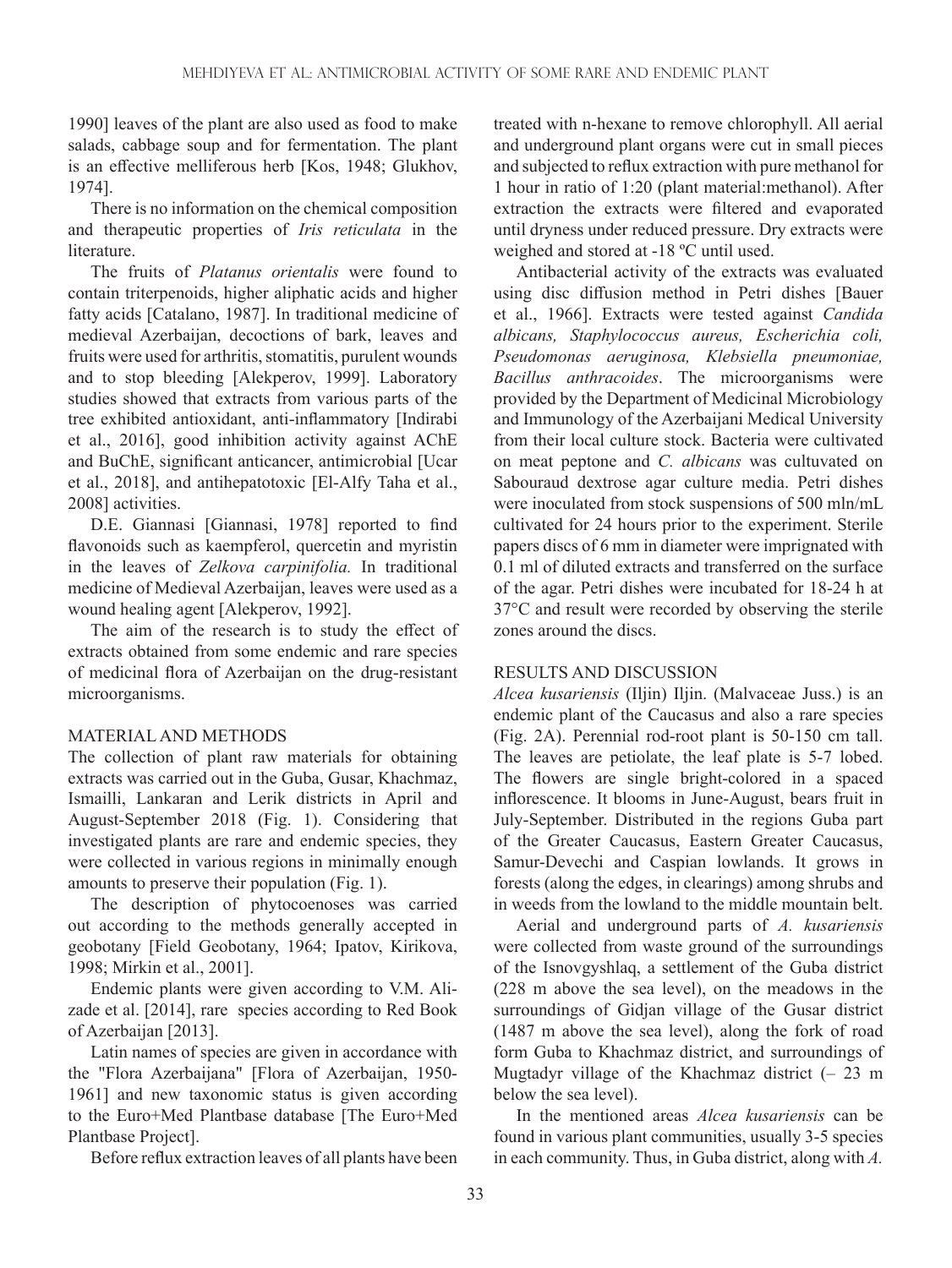

**Figure 1.** The map of routes of investigated areas

*kusariensis* some shrubs, such as *Paliurus spina-christi* Mill. (1-2 points), *Rhus coriaria* L. (abundance of plants 2 points) and *Rubus sanctus* Schreb. (2-3 points) can be found. Herbaceous plants are represented by *Glycyrrhiza glabra* L. (3-4 points), *Cichorium intybus*  L. (3 points) and *Polygonum aviculare* L. (2-3 points). Species *Euphorbia boissieriana* (Woronow) Prokh., *Foeniculum vulgare* Mill., *Melilotus officinalis* (L.) Lam., *Teucrium hircanicum* L., *Senecio grandidentatus* Ledeb. (*Jacobaea erucifolia* subsp. *arenaria* (Soó) B. Nord. et Greuter) received 1-2 points and were recorded as the most abundant ones.

In Khachmaz district *A. kusariensis* was found on the seacoast where species such as *Convolvulus persicus*  L., *Melilotus caspius* Gruner (*M. polonicus* (L.) Pall.), *Argusia sibirica* (L.) Dandy, *Cakile euxina* Pobed. and *Equisetum ramosissimum* Desf. were dominant. By the roadsides, *A. kusariensis* coexists with *Tribulus terrestris* L. (1-2 points), *Capparis spinosa* L. (2 points), *Chondrilla juncea* L. (1-2 points), *Heliotropium europaeum* L. (1-2 points), *Eryngium campestre* L. (1-2 points) and *Rubus caesius* L. (2-3 points).

*Cladochaeta candidissima* (M. Bieb.) DC. (Compositae Giseke) is an endemic plant of the Caucasus, also a rare species (Fig. 2B). Perennial shiny rod-root plant (4) 15-40 cm tall. The leaves are fleshy, the baskets are reverse-conical, collected in a dense shield, the flowers are yellow. It blooms in June-August, bears fruit in July-September. Distributed in all districts of the Greater Caucasus, in Gobustan and Samur-Davachi lowland. It grows on pebbles of rivers from the lowland to the subalpine belt [Flora of Azerbaijan, 1961].

The aerial and underground parts of *C. candisissima*  are collected on pebbles of the Alikchay river in the vicinity of the villages of Alikchay (1649 m above sea level), Bostankesh (1899 m above sea level) and Khynalig (1976 m above sea level), as well as on pebbles of the Garachay river in the vicinity of the village of Alyj (671 m above sea level) (Fig. 1).

On the pebbles of the Alikchay river, the plant population is very poor and only 3 species *Cirsium argillosum* Kharadze, *Plantago major* L. and *Anthemis rudolphiana* Adams (*Archanthemis marschalliana*  subs. *sosnovskyana* Lo Presti ex Oberpr were noted. The pebbles of the Garachay river hosted *Cladochaeta candidissima* neighbored by *Amaranthus retroflexus* L. (4-5 points), *Equisetum arvense* L. (2-4 points), *Sambucus ebulus* L. (2-3 points), *Geranium lucidum* L. (3 points), and with an abundance mark of 1-2 points *Ailanthus altissima* (Mill.) Swingle, *Tamarix*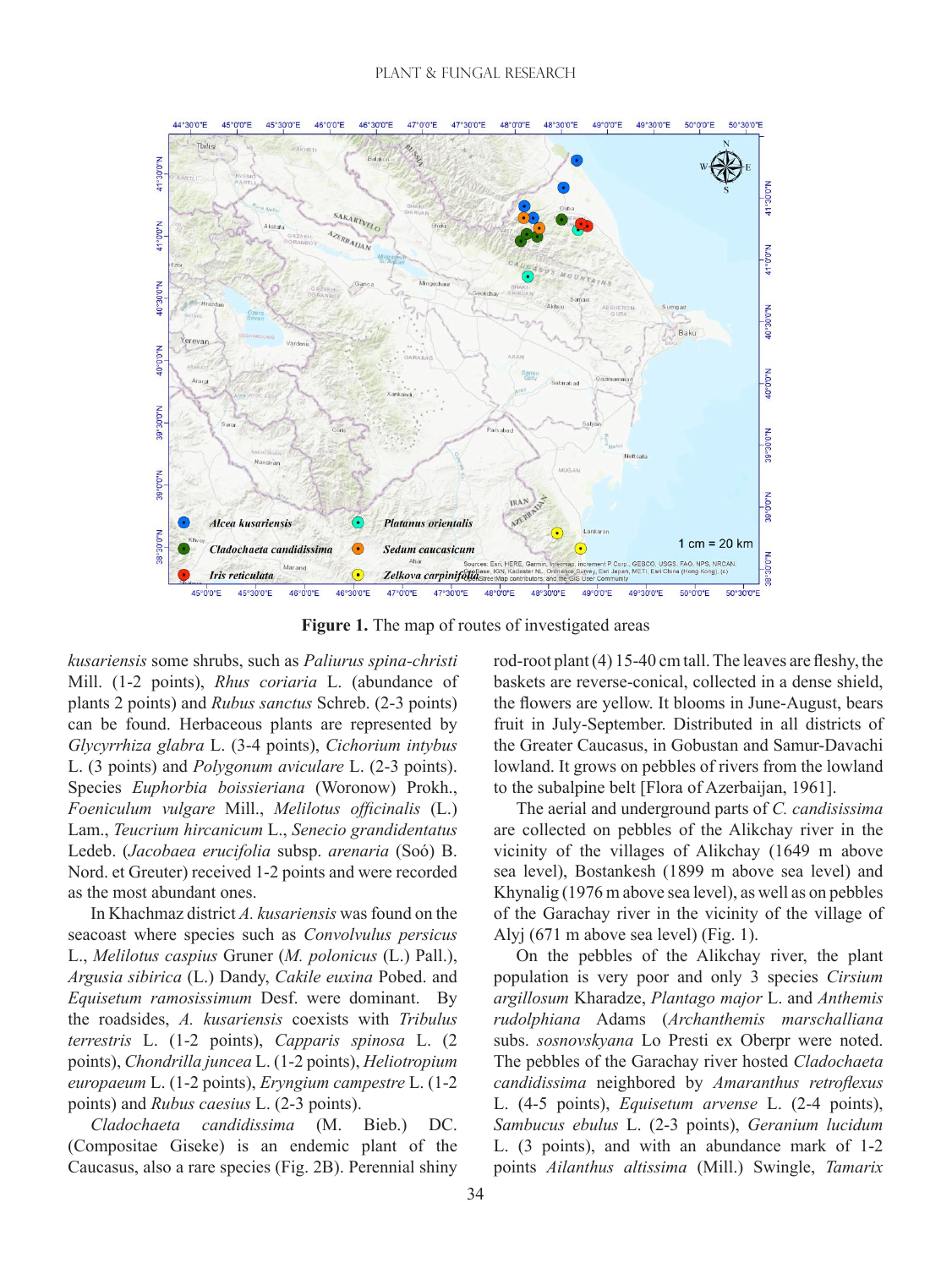*ramosissima* Ledeb., *Xanthium spinosum* L., *Mentha longifolia* (L.) L., *Polygonum persicaria* L. (*Persicaria maculosa* Gray), *Artemisia absinthium* L., *Tussilago farfara* L., were found there as well. In addition, few virginil species of *Alnus incana* (L.) Moench were present.

*Sedum caucasicum* (Grossh.) Boriss. (*Hylotelephium maximum* subsp. *ruprechtii* (Jalas) Dostál) (Crassulaceae DC.) is an endemic plant of Caucasus (Fig. 2C). A perennial naked plant with a thick rhizome and oftenthickened fusiform roots. The stem is usually purple in color, (25) 30-50 (70) cm tall. The leaves are large, oval-ovate, stalk-bearing, 3-4 cm wide. The petals are whitish or pale-raised. It blooms in July-August, bears fruit in August-September. Distributed in the regions of the Guba part of the Greater Caucasus, Northern Lesser Caucasus, Central Lesser Caucasus and mountain part of Nakhchivan from the lower to the upper mountain belt [Flora of Azerbaijan, 1953].

The aerial and underground parts of *S. caucasicum* are collected on the rocky slopes of the forest near the village of Gyryzdakhna (1392 m above sea level) of the Guba district and on the mountain slopes of Mount Shahdag (1755 m above sea level) of the Gusar district (Fig. 1).

In the forest, the edificatory are *Fagus orientalis*  Lipsky and *Tilia caucasica* Rupr. (*T. begoniifolia*  Steven). In the woody-shrub tier *Carpinus caucasica*  Grossh (*C. betulus* L.) (3-4 points), *Acer campestre* L. (3 points), *A. velutinum* Boiss. (2 points), *A. platanoides* L. (2 points), *Taxus baccata* L. (1-2), *Rubus idaeus* subsp. *idaeus* L. (3 points), *Mespilus germanica* L. (*Crataegus germanica* (L.) Kuntze) (2 points) were found.

On the rocks and stems of *S. caucasicum* was neighbored by the species with an abundance mark of 2-3 points, *Asplenium trichomanes* L., *Phyllitis scolopendrium* (L.) Newman, *Papaver oreophyllum*  Rupr., *Pyretrum leptophyllum* M. Bieb. (*Tanacetum leptophyllum* (M. Bieb.) Sch. Bip.), *Polygonathum glaberrimum* K. Koch, *P. verticillatum* (L.) All., *Erigeron venustus* Botsch. (*E. caucasicus* subsp. *venustus* (Botsch.) Grierson), *Carlina vulgaris* L., *Petasites albus* (L.) Gaertn., *Lavatera thuringiaca* L.

On the humid grassy slopes of Shahdag mountain, *S. caucasicum* grows on rocks, where it is part of the plant groups represented by such species as *Allium kuntianum* Vved., *Rubus saxatilis* L., *Campanula trautvetteri* Fed. (*C. glomerata* L.), *Erigeron caucasicus* Steven, *Sedum oppositifolium* Sims (*S. spurium* M. Bieb.), *Saxifraga cartilaginea* Willd. (*S. paniculata* Mill.), *Thalictrum*  *foetidum* L.

*Iris reticulata* M. Bieb. (Iridaceae Juss.) - a rare species (Fig. 2D). The perennial plant is 10-20 (30) cm tall. Leaves are in groups of 2-3, green, thin, tetrahedral. The flowers are single, purple in color. Color in March-April. Distributed in the regions of Guba part of the Greater Caucasus, Gobustan, Samur-Devechi, Caspian and Kur-Araz lowlands, Gobustan, Bozgir plateau, Kur plain and Diabar. It grows from the lowland to the middle mountain belt [Flora of Azerbaijan, 1952], beautiful ornamental plant.

Aerial parts of *I. reticulata* were collected in the forest between the villages of Gedik and Isnov, Guba district (475-486 m above sea level) (Fig. 1).

In this area, *I. reticulata* is found on forest edges, grassy slopes, and among shrubs, represented mainly by the species *Rhus coriaria*, *Cydonia oblonga* Mill., *Cornus mas* L., *Rubus caesius* L., *Rosa canina* L., *Crataegus pentagyna* Willd., and herbaceous species represented by *Orchis picta* Loisel. (*Anacamptis morio*  subsp. *picta* (Loisel.) Jacquet et Scappat.), *Vinca herbacea* Waldst. et Kit., *Papaver commutatum* Fisch. et C. A. Mey., *Tulipa biebersteiniana* Shult. et Schult.f.

*Platanus orientalis* L. (Platanaceae Dumort.) - Eastern plane tree or Oriental Plane. Relict, a rare species (Fig. 2E). Deciduous tree 25-30 m tall. It is found in the regions of the Greater Caucasus of the eastern, Small Caucasus of the southern and Kura-Araks lowlands. It blooms in April-May, bears fruit in September-October [Flora of Azerbaijan, 1953].

The leaves and fruits of *P. orientalis* were collected on a personal plot at the source in the village of Isnov of Guba district (at an altitude of 557 m above sea level), as well as in a forest in the vicinity of the village of Khanagakh of Ismaili district (950 m above sea level) (Fig. 1).

 In the forest, the coenosis edifier is *Carpinus caucasica*, and the dominants are *Acer velutinum* and *Tilia platyphyllos* Scop. The woody-shrub tier formed by *Fraxinus excelsior* L., *Robinia pseudoacacia* L., *Corylus colurna* L., *Prunus divaricata* Ledeb., *Cornus mas*, the liana shrubs represented by *Hedera pastichovii*  Woronow and *Vitis sylvestris*. The herbaceous tier is dominated by *Sambucus ebulus*, *Dryopteris filixmas* (L.) Schott, *Geum urbanum* L. and *Eupatorium cannabinum* L.

*Zelkova carpinifolia* (Pall.) K. Koch (Ulmaceae Mirb.) - Caucasian zelkova is a relict and rare species (Fig. 2F). Deciduous tree (15) 20-25 (35) m tall. It blooms in March, bears fruit in May-September. Distributed in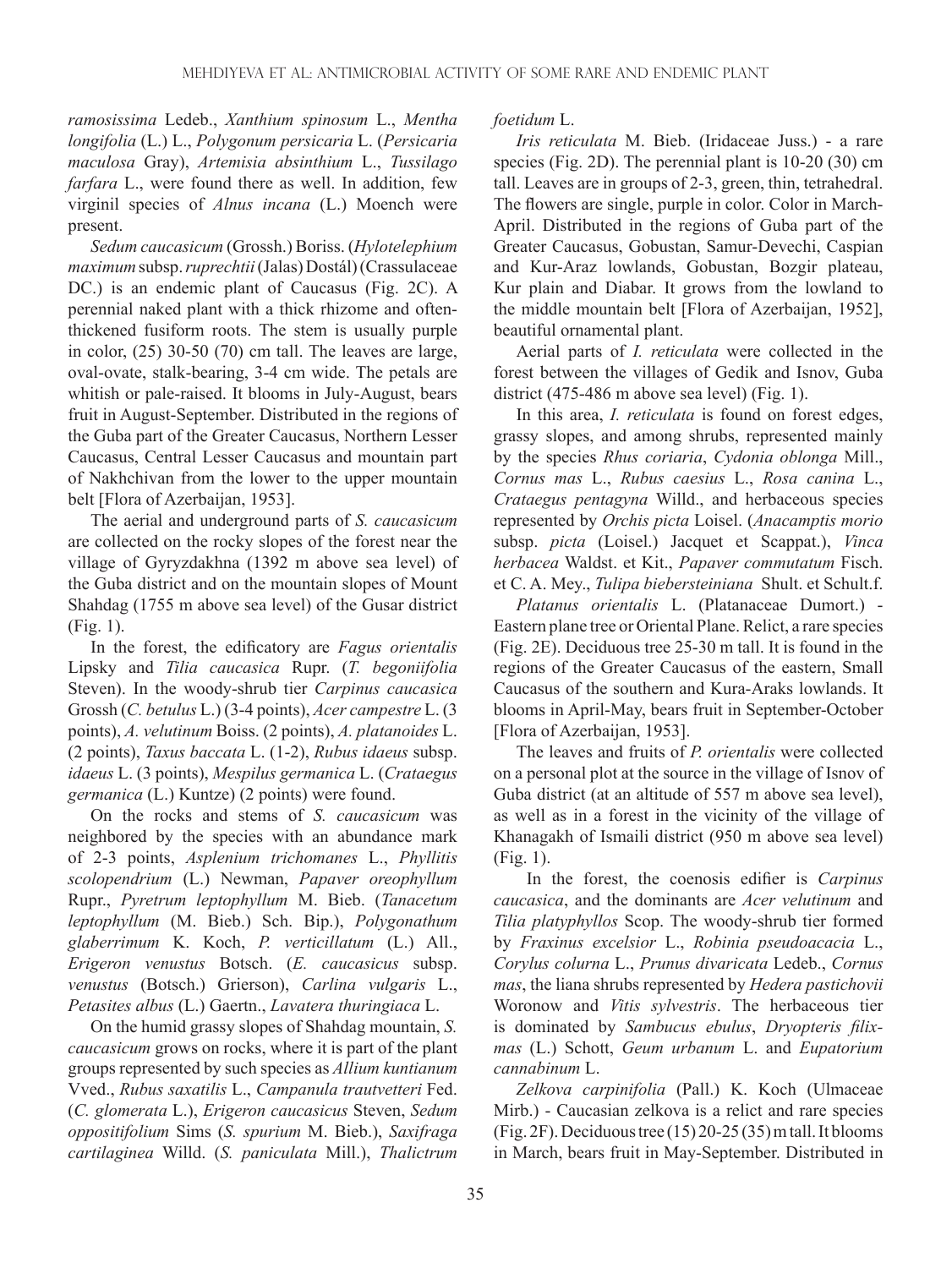|                     |                                           |                 |                                  |                         |                 | Microorganisms                                                                                                  |                           |                              |
|---------------------|-------------------------------------------|-----------------|----------------------------------|-------------------------|-----------------|-----------------------------------------------------------------------------------------------------------------|---------------------------|------------------------------|
| ዴ                   | Species name                              | Concentration   | Candida albicans                 | Staphylococcus aureus   | Escherihia coli | Pseudomonas aeruginosa                                                                                          | Klebsiella pneumoniae     | <b>Bacillus</b> anthracoides |
|                     | Alcea kusariensis                         |                 | $\overline{+}$                   |                         |                 |                                                                                                                 |                           |                              |
| $\div$              | (flowers)                                 | $\sim$ $\sim$   | $+$                              |                         | $\! + \!\!\!\!$ |                                                                                                                 | $\mathbf{1}$ $\mathbf{1}$ | $\mathbf{L}_{\rm{c}}$        |
|                     |                                           |                 | $+$                              |                         |                 |                                                                                                                 |                           | $\blacksquare$               |
|                     | Alcea kusariensis                         |                 | $+$                              |                         |                 |                                                                                                                 | $+$                       |                              |
| $\overline{c}$      | (stem with flowers)                       | $\sim$          | $+$                              |                         |                 |                                                                                                                 | $+$                       | $\blacksquare$               |
|                     |                                           | $\mathfrak{g}$  | $\mathbf{I}$                     |                         |                 |                                                                                                                 | $+$                       |                              |
|                     | Alcea kusariensis                         |                 | $\blacksquare$                   |                         |                 |                                                                                                                 | $\mathbf{I}$              |                              |
| $\dot{\mathcal{E}}$ | (leaves)                                  | $\sim$          | $\blacksquare$                   |                         |                 |                                                                                                                 |                           |                              |
|                     |                                           | $\sim$          | $\mathbf{I}$                     |                         |                 |                                                                                                                 |                           |                              |
|                     |                                           |                 | $\mathbf{I}$                     |                         |                 |                                                                                                                 | $^{+}$                    |                              |
| $\overline{4}$      | Alcea kusariensis<br>(stem)               | $\sim$          | $\mathbf{I}$                     |                         |                 |                                                                                                                 | $^{+}$                    |                              |
|                     |                                           |                 | ٠                                |                         |                 |                                                                                                                 |                           |                              |
|                     |                                           |                 | $^+$                             |                         |                 |                                                                                                                 | $^{+}$                    | $^+$                         |
| 5.                  | Alcea kusariensis                         | $\mathbf{\sim}$ | $\blacksquare$                   |                         |                 |                                                                                                                 | $^{+}$                    | $^{+}$                       |
|                     | (root)                                    | 3               | $\blacksquare$                   |                         |                 |                                                                                                                 | $^{+}$                    |                              |
|                     |                                           |                 | $\! + \!$                        | $^+$                    |                 |                                                                                                                 | $^{\rm +}$                |                              |
| $\dot{\circ}$       | Alcea kusariensis                         |                 | $\qquad \qquad +$                | $^+$                    |                 |                                                                                                                 | $+$                       |                              |
|                     | (seeds)                                   | $\sim$ $\sim$   | $\blacksquare$                   |                         |                 |                                                                                                                 |                           |                              |
|                     | Cladochaetha                              |                 | $\blacksquare$                   |                         |                 |                                                                                                                 | $^{+}$                    |                              |
| $\vec{r}$ .         | candidissima                              | $\sim$          | $\mathbf{u}$                     | $\mathbf{I}$            |                 |                                                                                                                 |                           |                              |
|                     |                                           |                 |                                  |                         |                 |                                                                                                                 |                           |                              |
|                     | (whole plant)                             | $\mathfrak{g}$  | $\blacksquare$                   | $\blacksquare$          |                 |                                                                                                                 | $^+$                      | $\blacksquare$               |
|                     | Iris reticulata                           |                 | $\blacksquare$                   |                         |                 |                                                                                                                 |                           |                              |
| $\infty$            | (aerial parts)                            | $\sim$ $\sim$   | $\sim 1$ , $\sim 1$              |                         |                 |                                                                                                                 |                           |                              |
|                     |                                           |                 |                                  |                         |                 |                                                                                                                 |                           |                              |
|                     |                                           |                 | $^+$                             |                         |                 |                                                                                                                 |                           |                              |
| o,                  | Sedum caucasicum                          | $\sim$          | $+$                              |                         |                 |                                                                                                                 |                           | $\mathbf{I}$                 |
|                     | (flowers)                                 | $\mathfrak{g}$  | $^{\rm +}$                       |                         |                 |                                                                                                                 |                           |                              |
|                     |                                           |                 | $^{\rm +}$                       | $+$                     |                 |                                                                                                                 | $^+$                      | $^+$                         |
| $\overline{10}$ .   | Sedum caucasicum                          |                 | $^{\rm +}$                       | $+$                     |                 |                                                                                                                 | $^{\rm +}$                | $+$                          |
|                     | (leaves)                                  | $\sim$ $\sim$   | $+$                              | $+$                     |                 |                                                                                                                 | $+$                       |                              |
|                     |                                           |                 | $\blacksquare$                   | $\mathbf{I}$            |                 |                                                                                                                 | $^{+}$                    | $\mathbf{I}$                 |
| $\exists$           | Sedum caucasicum                          | $\sim$          | $\mathbf{u}$                     | $\mathbf{I}$            |                 |                                                                                                                 | $\hspace{0.1mm} +$        | $\blacksquare$               |
|                     | (stem)                                    | $\mathfrak{g}$  | $\mathbf{L}_{\rm{c}}$            |                         |                 |                                                                                                                 | $^{+}$                    |                              |
|                     |                                           |                 | $^{+}$                           | $^{+}$                  |                 |                                                                                                                 | $\! + \!$                 |                              |
| $\overline{2}$ .    | Sedum caucasicum                          | $\mathbf 2$     |                                  |                         |                 |                                                                                                                 | $+$                       | $\mathbf{I}$                 |
|                     | (root)                                    | 3               |                                  | $^{+}$                  |                 |                                                                                                                 | $+$                       |                              |
|                     | Platanus orientalis                       |                 | $^+$                             | $+$                     |                 |                                                                                                                 | $^{+}$                    |                              |
| 13.                 | (leaves)                                  | $\sim$          | $^{\rm +}$                       | $+$                     |                 |                                                                                                                 | $+ +$                     | $\mathbf{L}$                 |
|                     |                                           | $\overline{3}$  | $+$                              | $+$                     |                 |                                                                                                                 |                           |                              |
|                     |                                           |                 | $^{+}$                           |                         |                 |                                                                                                                 | $\pm$                     | $\blacksquare$               |
| 14.                 | Platanus orientalis                       | $\sim$          | $+$                              |                         |                 |                                                                                                                 | $+$                       | $\mathbf{I}$                 |
|                     | (fruit)                                   | $\mathfrak{g}$  | $\begin{array}{c} + \end{array}$ | $^{+}$                  |                 |                                                                                                                 | $^{\rm +}$                | $\mathbf{I}$                 |
|                     | Zelkova                                   |                 | $\mathbf{I}$                     |                         |                 |                                                                                                                 |                           |                              |
| 15.                 | carpinifalia                              |                 | $\overline{\phantom{a}}$         | $\mathbf{1}=\mathbf{1}$ |                 |                                                                                                                 |                           | $\mathbf{1}=\mathbf{1}$      |
|                     | (leaves)                                  | $\sim$ $\sim$   |                                  |                         |                 |                                                                                                                 | $+ + +$                   |                              |
|                     | Note: bacteriostatic effect observed: "-" |                 | - no effect; "+                  |                         |                 | ffects the development of microorganism; " $\pm$ " - does not fully affect the development of the microorganism |                           |                              |
|                     |                                           |                 |                                  |                         |                 |                                                                                                                 |                           |                              |
|                     | but sharply reduces its growth.           |                 |                                  |                         |                 |                                                                                                                 |                           |                              |

# Table. Antimicrobial activity of the plant extracts used in this study. **Table.** Antimicrobial activity of the plant extracts used in this study.

# Plant & Fungal Research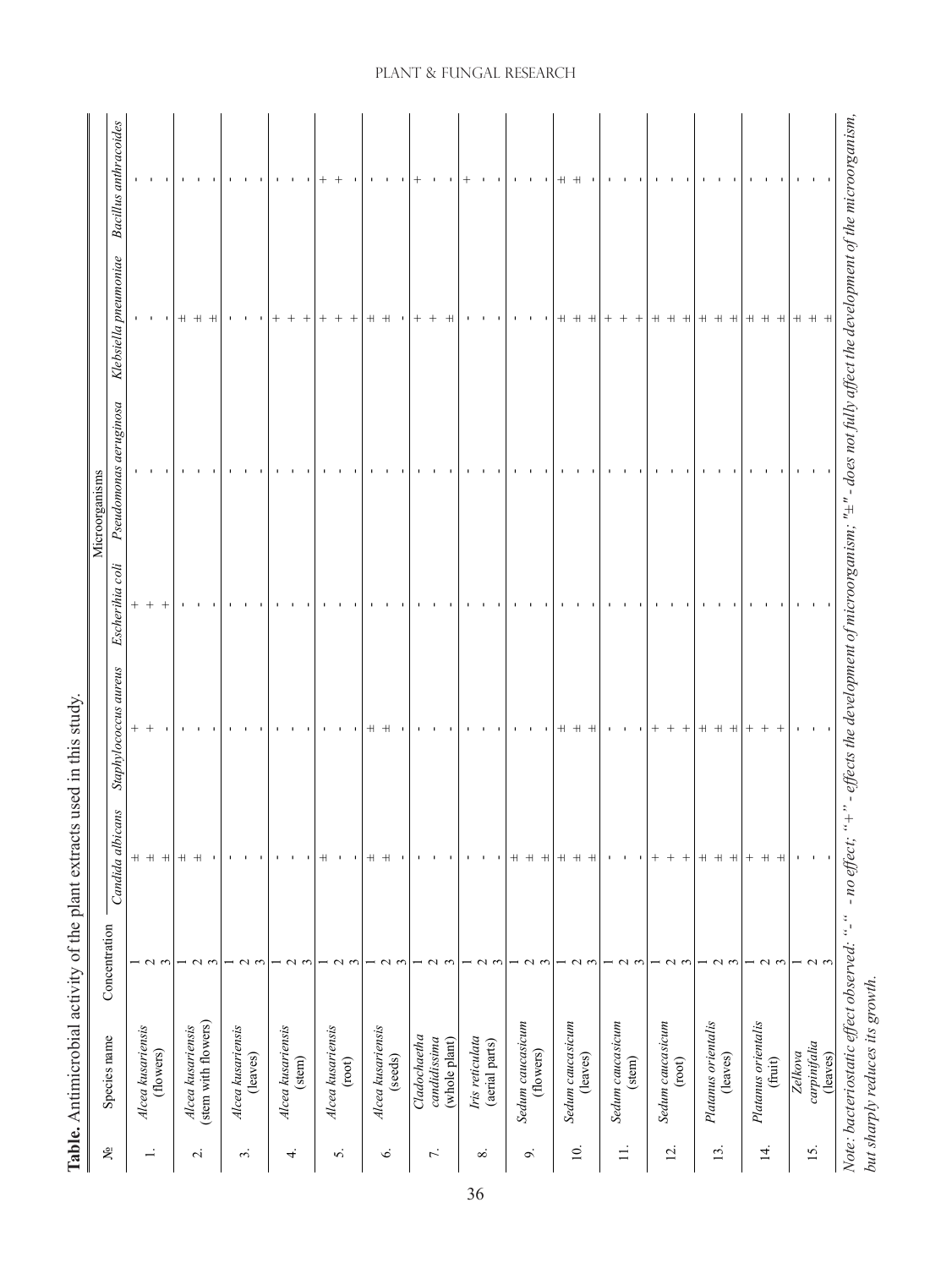

**Figure 2.** Studied plant species: A. *Alcea kusariensis* (Iljin) Iljin.; B. *Cladochaeta candidissima* (M. Bieb.) DC.; C. *Sedum caucasicum* (Grossh.) Boriss.; D. *Iris reticulata* M. Bieb.; E. *Platanus orientalis* L.; F. *Zelkova carpinifolia* (Pall.) K. Koch.

the regions of the Central Lesser Caucasus and Southern Lesser Caucasus, Lankaran lowlands and mountain part of Lankaran. Can be found in forests from the lowland to the middle mountain belt [Flora of Azerbaijan, 1952].

The leaves of *Z. carpinifolia* are collected in mixed forests of the Hyrkan type in Lankaran (5 m above sea level) and Lerik (358 m above sea level) areas (Fig. 1).

In these woodlands, the coenosis edifiers are *Parrotia persica* C.A. Mey. and *Quercus castaneifolia*  C.A. Mey. The species *Pterocarya pterocarpa* (Michx.) Kunth (*P. fraxinifolia* (Lam.) Spach), *Acer velutinum*, *A. laetum*, *Alnus subcordata* C.A. Mey., *Ruscus hyrcanus*  Woronow, *Danae racemosa* (L.) Moench, *Mespilus germanica*, *Smilax excelsa* L., *Ligustrum vulgaris* L., *Hedera pastuchovii*, *H. helix* L. are dominants of the woody-shrub tier at various sites. The herbacous tier is represented by *Sambucus ebulus* L., *Polygonum hydropiper* L., *Galium odoratum* (L.) Scop., *Phyllitis scolopendrum*, *Acalypha australis* L., *Erigeron crispus*  Pourr. (*E. bonariensis* L.), *Mentha aquatica* L. with the greatest mark of abundance (4-5 points).

The antimicrobial activity varied based on the plant

extracts and their dilutions. As it can be observed from table *S. caucasicum* root extract was effective at all dilutions against *Candida albicans* and *Staphylococcus aureus.* The plant extract didn't have any activity against *Escherihia coli, Pseudomonas aeruginosa, Klebsiella pneumoniae* and *Bacillus anthracoides* but reduced the growth of *Klebsiella pneumoniae* with the sterile area of 12 mm for all dilutions. Although the flower extract was not effective against bacteria it had activity within 16 mm against *C. albicans*. The stem extract had weak activity against *K. pneumoniae* within 10 mm of the disc. Extract of the leaves didn't have strong activity against *C. albicans, K. pneumoniae* and *S. aureus* and resulted in sterile areas of 12 mm,12 mm and 9 mm in diameter, respectively.

All extracts of *A. kusariensis* exhibited weak antimicrobial activity. Flower extract had some activity against *S. aureus* and *E. coli*, root extract's weak activity was against *K. pneumoniae* and *B. anthracoides*, and extract of the stem without flowers had weak activity against *K. pneumoniae*. Extracts of flower, seed and stem with flowers negatively influenced the growth of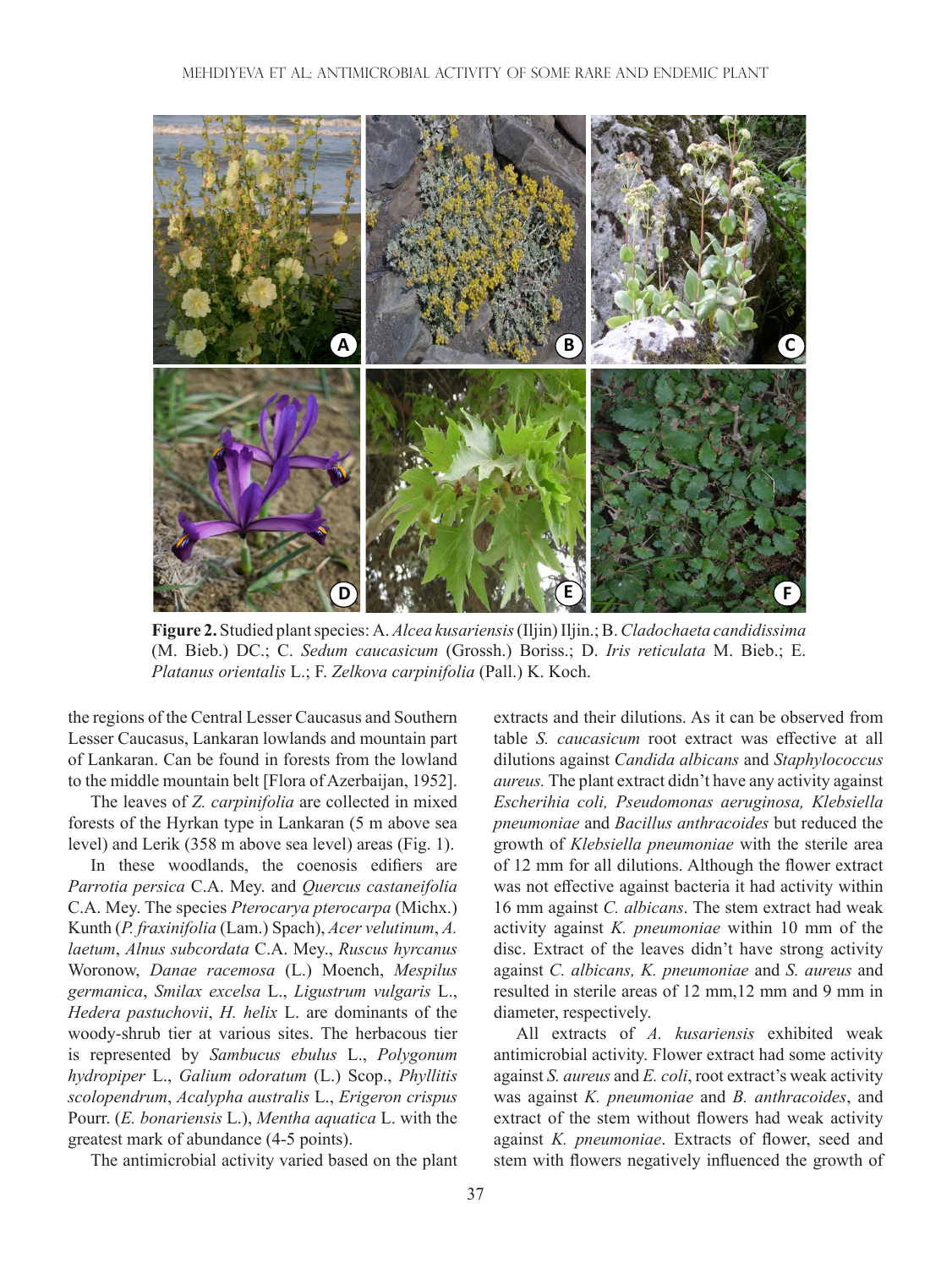*C. albicans* with 18 mm, 14 mm and 13 mm inhibition zones, respectively (Table).

Fruit extract of *P. orientalis* was effective against *S. aureus* with all dilutions, active against *C. albicans*  with first concentration. Also, growth of *K. pneumoniae*  was reduced at all concentrations. No activity was observed for other microorganisms. Leaves extract showed activity against *C. albicans, S. aureus* and *K. pneumoniae* with 10-15 mm, 10 mm and 9 mm inhibition zones, respectively.

Extract of whole plant of *C. candisissima* had activity against *B. anthracoides* with the first concentration, some activity against *K. pneumoniae* with the first and second concentrations. No activity was observed against other microorganisms.

The extract of leaves of *Z. carpinifalia* exhibited no antimicrobial activity. The growth of *K. pneumoniae*  was reduced significantly.

As it is shown in table, extract of *I. reticulata* had no observable activity against all microorganisms, but *B. anthracoides* with the inhibition zone of 15 mm in diameter.

Thus, primary studies of the antimicrobial activity of methanol extracts obtained from rare endemic plants (*Alcea kusariensis, Cladochaeta candidissima, Sedum caucasicum, Iris reticulata, Platanus orientalis, Zelkova carpinifolia*) of the flora of Azerbaijan showed that most of them have moderate activity against various microorganisms (*Escherichia coli, Pseudomonas aeruginosa, Klebsiella pneumoniae, Staphylococcus aureus, Bacillus anthracoides* and *Candida albicans*). For the purpose of advanced study of the antimicrobial properties of the studied species, in the future it is planned to carry out work on the isolation of pure biologically active substances and compounds included in the composition of the corresponding methanol extracts, and to expand the range of strains of microorganisms used.

# ACKNOWLEDGMENTS

The research was supported by the Science Development Foundation (project EİF-BGM-4-RFTF-1/2017).

# **REFERENCES**

Alekperov F.U. (1992) Comparative analysis of medicinal plants of medieval (XIII-XVIII centuries) and modern Azerbaijan. Baku: Ornak, 85 p. [Алекперов Ф.У. (1992) Сравнительный анализ лекарственных растений средневекового (XIII-XVIII вв.) и современного Азербайджана. Баку: Орнак, 85 с.]

- Alekperov F.U. (1999) Health protection in medieval (X-XVIII centuries) Azerbaijan. Baku: Irshad, 88 p. [Алекперов Ф.У. (1999) Охрана здоровья в средневековом (Х-ХУШ вв.) Азербайджане. Баку: Иршад, 88 с.]
- Alekseev B.D. (1964) Study and use of medicinal plants of Dagestan // Study and use of medicinal plant resources of the USSR. L., 45-47. [Алексеев Б.Д. (1964) Изучение и использование лекарственных растений Дагестана Изучение и использование лекарственных растительных ресурсов СССР. Ленинград. Изд-во, 45-47]
- Ali-zade V., Hajiev V., Abdıyeva R., Fərzəliyev V. (2014) Red list of the endemic plants of Caucasus (Armeniya, Azerbijan, Georgia, Iran, Russia and Turkey). P.O. Box 299, USA /Copyright by Missouri Botanical Press.:67-108.
- Barnaulov O.D., Manicheva O.A. (1981) Comparative evaluation of antisecretory and antiulcer properties of polysaccharides from stems of stock-rose species. In the book: All-Union. scientific Conf.: Research on the discovery of drugs of natural origin. Leningrad, p.163. [Барнаулов О.Д., Маничева О.А. (1981) Сравнительная оценка антисекреторных и противоязвенных свойств полисахаридов из стеблей видов шток-розы. В кн.: Всесоюз. науч. конф.: исследования по изысканию лекарственных средств природного происхождения. Л., с.163]
- Bauer A.W., Kirby W.M., Sherris J.C., Turck M. (1966) Antibiotic susceptibility tetsting by a standardizer single disc method. *Am J Clin Pathol Apr*, 45(4): 493-6. PMID: 5325707
- Catalano S., Marsili A., Morelli I., Pistelli I. (1987) Constituents of th efruit of *Platanus orientalis* L. *Essenze Deriv. Agrum*.. 57(1): 41-43; *Chem. Abstrs*. 107 (233154).
- El-Alfy Taha, El-Gohary Hamida M.A., Sokkar Nadia M., Amani A.Sleem, Al-Mahdy Dalia A. (2008). Phenolic constituents of *Platanus orientalis* L. leaves. *Nat Prod Commun,* 3(2): 199-203
- Eristavi L.I. (1971) On the plants of traditional medicine of Georgia, promising for study. Materials of the All-Union Scientific Conference. Tbilisi: 56- 60. [Эристави Л.И. (1971) О растениях народной медицины Грузии, перспективных для изучения. Материалы Всесоюз.науч.конф. Тбилиси: С. 56- 60]

Field Geobotany / Ed. Lavrenko E. M., Korchagina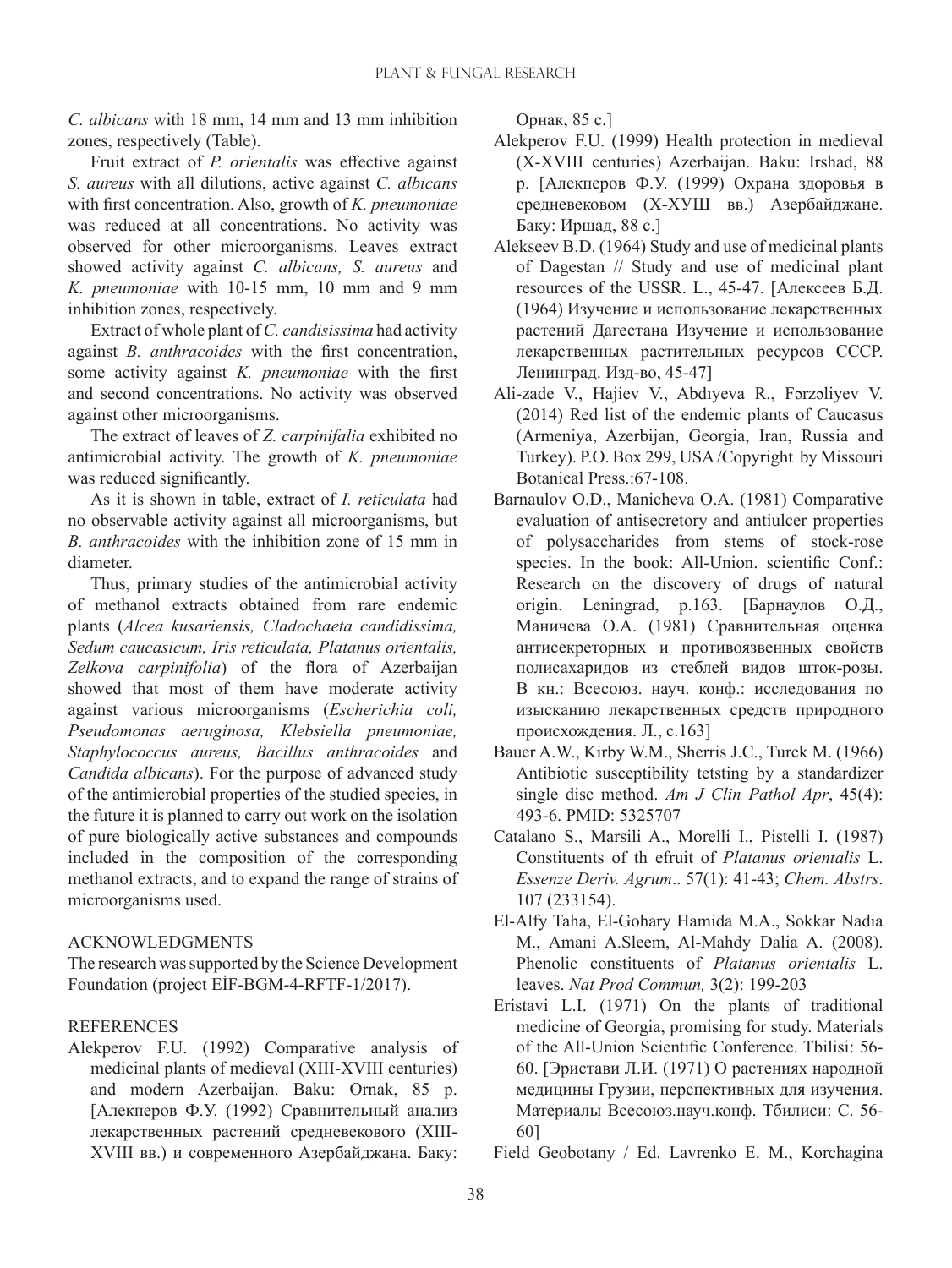A. A. Moscow-Leningrad, Vol. III, 1964. 532 p. [Полевая геоботаника. Под ред. Лавренко Е. М., Корчагина А. А. M.-Л., Т. III, 1964. – 532 с.]

- Flora of Azerbaijan. Baku, AN Azerb. SSR. (1952.-V.2- 316p; 1952.-V.3-400p; 1953.-V.4.-379p; 1955.-V.6.- 536p; 1961.-V.8.-688p. [Флора Азербайджана. Баку, АН Азерб. ССР. (1952.-т.2-316с; 1952.-т.3- 400с.; 1953.-т.4.-379с; 1955.-т.6-536с; 1961.-т.8.- 688с.)]
- Giannasi D.E. (1978) Generic relationships in the Ulmaceae based on flavonoid chemistry. *Taxon*, 27 (4): 331-344
- Glukhov M.M. (1974) Honey plants. 7th ed. Moscow., 304 p. [Глухов М.М. (1974) Медоносные растения. 7-е изд. Москва. Изд-во Колос, 304 с.]
- Gnedkov P.A., Shreter A.I. (1977) Comparative chemical study of some species of this Crassulaceae family. *Plant resources*, 13(3): 554-559. [Гнедков П.А., Шретер А.И. (1977) Сравнительное химическое изучение некоторых видов сем. Толстянковых. *Растительные ресурсы*, (13)3: 554-559]
- Imanova A.A., Fokina N.E., Trukhaleva N.A., Kozhina I.S., Ismailov N.M. (1979) Polysaccharides from the stems and roots of *Alcea kusariensis. Plant Res.*, 15(3): 389-392. [Иманова А.А., Фокина Н.Е., Трухалева Н.А., Кожина И.С., Исмаилов Н.М. (1979) Полисахариды из стеблей и корней *Alcea kusariensis*. *Растительные рес.,* 15 (3): 389-392]
- Indriabi S.I.A., Bhat G.A., Ahmad M. et al. (2016) Antioxidant and anti-inflammatory activities of *Platanus orientalis*: An oriental plant endemic to Kashmir Planes. *Pharmacologia*, 7(4): 217-222.
- Ipatov V.C., Kirikova L.A. (1997) Phytocenology. St. Petersburg: St. Petersburg University Publishing House, 316 p. [Ипатов В.С, Кирикова Л.А. (1997) Фитоценология. С.-Петербург: Издательство С.- Петербургского Университета, 316 с.]
- Kos Y. (1948) Stonecrops the most valuable honey plants. Beekeeping. 10:42-43. [Кос Ю. (1948) Очитки - ценнейшие медоносы. Пчеловодство. 10:42-43]
- Kozhina I.S., Mamatov G.M., Fokina N.E. et al. (1975) Biological activity of polysaccharides of some species of the genus *Alcea. Plant resources,* 2(4): 517-520. [Кожина И.С, Маматов Г.М., Фокина Н.Е. и др. (1975) Биологическая активность полисахаридов некоторых видов рода *Alcea*. *Растительные ресурсы*, 2(4): 517-520]
- Medicinal plants of Azerbaijan (1942) Under the general editorship of A.A. Grossheim - Plant raw

materials of the Azerbaijan SSR. Baku. Publishing House AzFAN, Issue I: 120-121. [Лекарственные растения Азербайджана (1942) Под общей редакцией А.А. Гроссгейма. Растительное сырье Азербайджанской ССР. Баку. Изд-во АзФАН, Вып I: 120-121]

- Mirkin B.M., Naumova L.G., Solomeshch A.I. (2001) Modern vegetation science. Moscow: «Logos». 264 p. [Миркин Б.М., Наумова Л.Г., Соломец А.И. Современная наука о растительности. Москва: «Логос», 2001, 264с.]
- Plant resources of USSR. Flowering plants, their chemical composition, use. Families Caprifoliaceae-Plantaginaceae (1990) Leningrad: "Nauka", Vol. V, 325 p. [Растительные ресурсы СССР. Цветковые растения, их химический состав, использование. Семейства Caprifoliaceae-Plantaginaceae. Л.: Наука, 1990, т. V, 325 с.]
- Red Book of the Republic of the Azerbaijan. Rare and Endangered Plant and Mushroom Species. Second edition. (2013) Baku: Publishing House East-West, 676 p. [Azərbaycan Respublikasının Qırmızı Kitabı. Nadir və nəsli kəsilməkdə olan bitki və göbələk növləri. İkinci nəşr. Bakı: Qərb-Şərq, 2013, 676 s.]
- Salmerón-Manzano E., Garrido-Cardenas J.A., Manzano-Agugliaro F. (2020) Worldwide Research Trends on Medicinal Plants. *Int. J. Environ. Res. Public Health.*; 17(10): 3376.
- The Euro+Med Plantbase Project http://ww2.bgbm.org/ EuroPlusMed/query.asp.
- Ucar E., Eruygur N., Atas M., Ergul M., Ergul M., Sozmen F. (2018) Determination of inhibitory activities of enzymes, related to Alzheimer's disease and diabetes mellitus of plane tree (*Platanus orientalis*  L.) extracts and their antioxidant, antimicrobial and anticancer activities. *Cell Mol Bio*l (Noisy-le-grand) 64 (11):13-19
- Viviane C.S, Clenilson M.R. (2014) Natural products: an extraordinary source of value-added compounds from diverse biomasses in Brazil. *Chem. Biol. Technol. Agric.,* 1(14): 14, p. 1-6
- Zaitsev V.G., Fursa N.S., Belyaeva L.E. (1983) Oxycoumarins and flavonol 7-monorhamnosides of *Sedum caucasicum*. *Chem. Nat. Compd.*, 84: 527-528. [Зайцев В.Г., Фурса Н.С., Беляева Л.Е. (1983) Оксикумарины и флавоноловые 7-монорамнозиды *Sedum caucasicum. Химия природных соединений*, 84: 527-528]